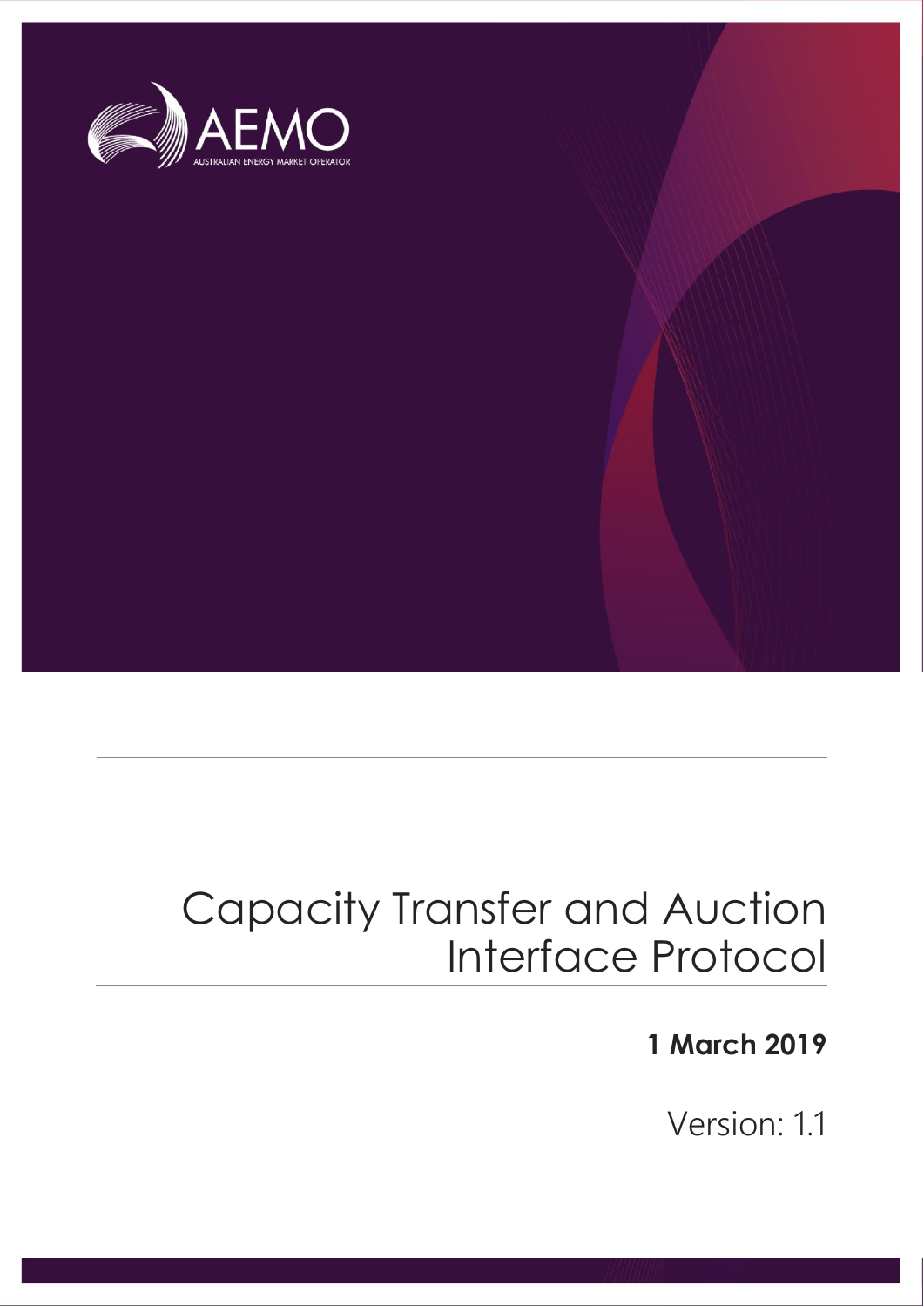# **Important notice**

#### **PURPOSE**

This Capacity Transfer and Auction Interface Protocol is produced by AEMO in accordance with the Capacity Transfer and Auction Procedures. To the extent of any inconsistency, the Rules, the National Gas Law, the Capacity Transfer and Auction Procedures and the terms of a capacity auction agreement will prevail over this Capacity Trading and Day-ahead Auction Interface Protocol.

#### **COPYRIGHT**

Copyright Australian Energy Market Operator Limited. The material in this publication may be used in accordance with the [copyright permissions on AEMO's website](http://www.aemo.com.au/Privacy_and_Legal_Notices/Copyright_Permissions_Notice).

#### **DISTRIBUTION**

Available to the public.

#### **DOCUMENT IDENTIFICATION**

Business custodian: Manager, Gas Market Monitoring IT custodian: Manager, Market Systems Prepared by: AEMO business analysts and technical writers Last update: Friday, 22 March 2019 3:01 PM

#### **VERSION HISTORY**

1.1

#### **FURTHER INFORMATION**

For further information, please visit AEMO's website <http://www.aemo.com.au/Gas/Pipeline-Capacity-Trading> or contact:

AEMO Information and Support Hub

Phone: 1300 AEMO 00 (1300 236 600) and follow the prompts.

Email: supporthub@aemo.com.au

#### **FEEDBACK**

Your feedback is important and helps us improve our services and products. To suggest improvements, please contact AEMO's Information and Support Hub.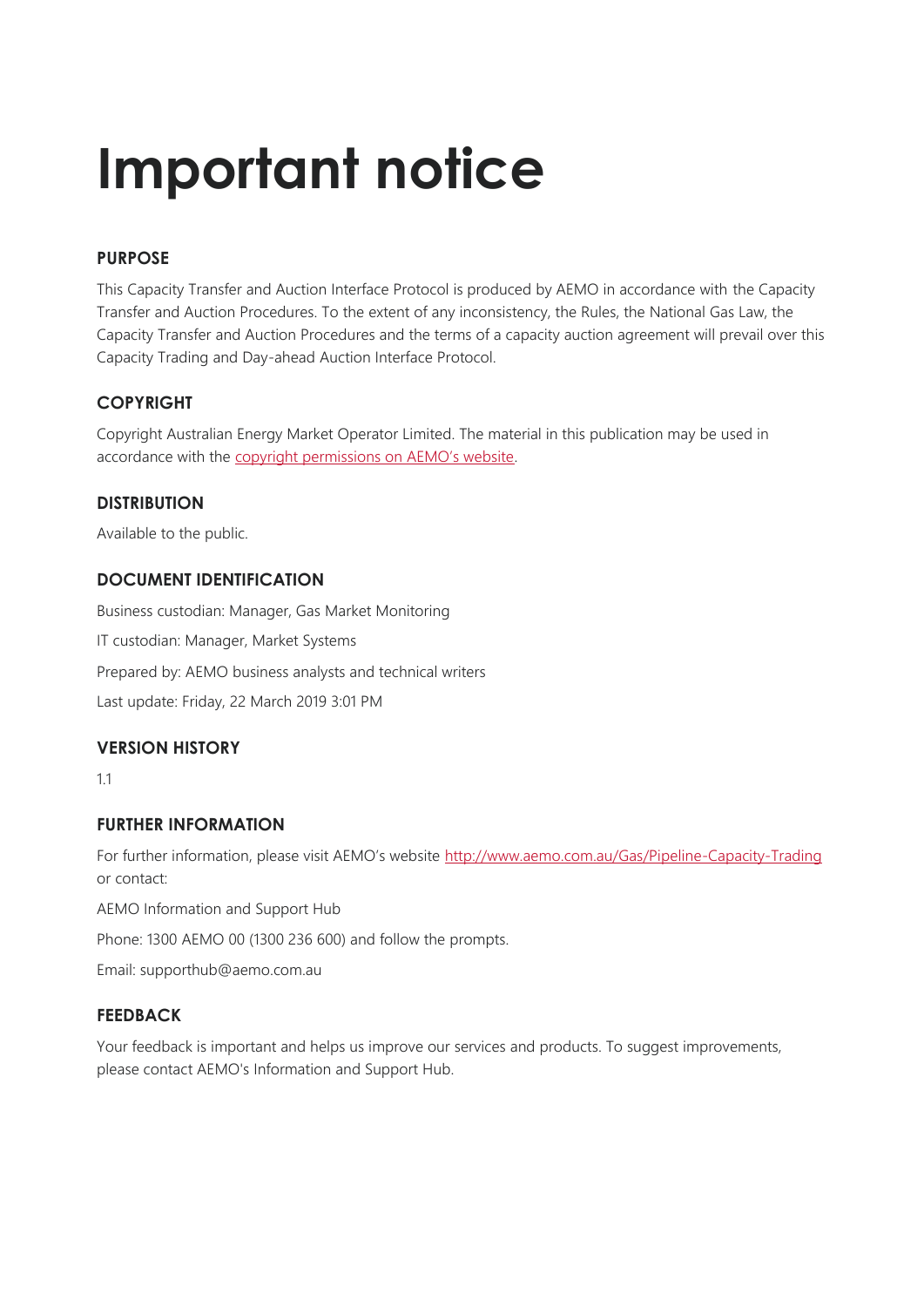## **Contents**

| 1.  | Introduction                 | $\boldsymbol{4}$ |
|-----|------------------------------|------------------|
| 1.1 | Communications               | $\overline{4}$   |
| 2.  | Interface protocol artefacts | 5                |
| 3.  | Glossary                     | $\boldsymbol{6}$ |
| 3.1 | Abbreviations                | 6                |
| 3.2 | Terms                        | 6                |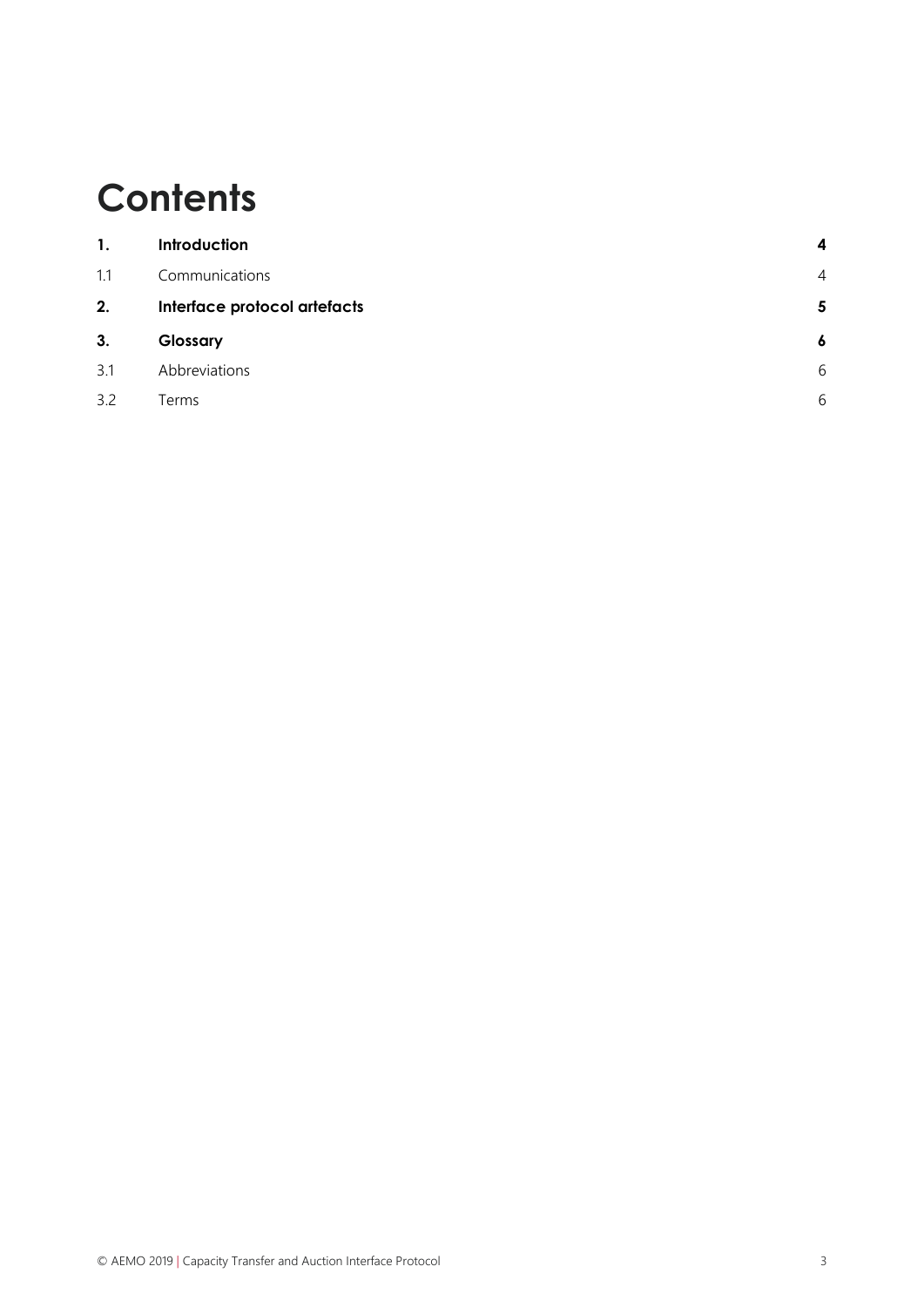# <span id="page-3-0"></span>**1. Introduction**

In accordance with clause 6.1 of the Capacity Transfer and Auction Procedures, the Operator must establish the CTP Interface Protocol for:

- The establishment and maintenance an interface (CTP Interface) between the systems of the facility operators and AEMO (in its capacity as Operator under Part 22) for the purposes of exchanging information under the Capacity Transfer and Auction Procedures.
- Authorised user identities within the CTP Interface.
- The provision of processes and user guides for the use of the CTP Interface and communications.

In accordance with clause 15.3 of the Capacity Transfer and Auction Procedures, the Operator must establish the Auction Interface Protocol for:

- The establishment and maintenance of an interface between the systems of the auction participants and the Auction Platform for the purpose of participation in the Auction Platform.
- Authorised user identities with the Auction Platform.
- The provision of processes and user quides for the use of the Auction Platform and communications.

The Operator may only amend the CTP Interface Protocol after appropriate consultation with facility operators.

The Operator may only amend the Auction Interface Protocol after appropriate consultation with auction participants.

AEMO has established the CTP Interface Protocol and the Auction Protocol in one document, this CTP and Auction Interface Protocol.

The Operator must publish the CTP and Auction Interface Protocol, as amended from time to time.

The artefacts listed in the Section 2 are incorporated into and form part of the CTP and Auction Interface Protocol.

#### <span id="page-3-1"></span>1.1 Communications

All Communications must comply with the requirements of the CTP and Auction Interface Protocol, including the form, manner and timing by which Communications are submitted, in addition to any other requirements in the Capacity Transfer and Auction Procedures or Auction Agreement for that particular Communication.

Unless expressly stated otherwise in the Capacity Transfer and Auction Procedures or Auction Agreement, or the Operator expressly permits a Communication made to it to be non-compliant with the CTP and Auction Interface Protocol, the Operator can reject non-compliant Communications.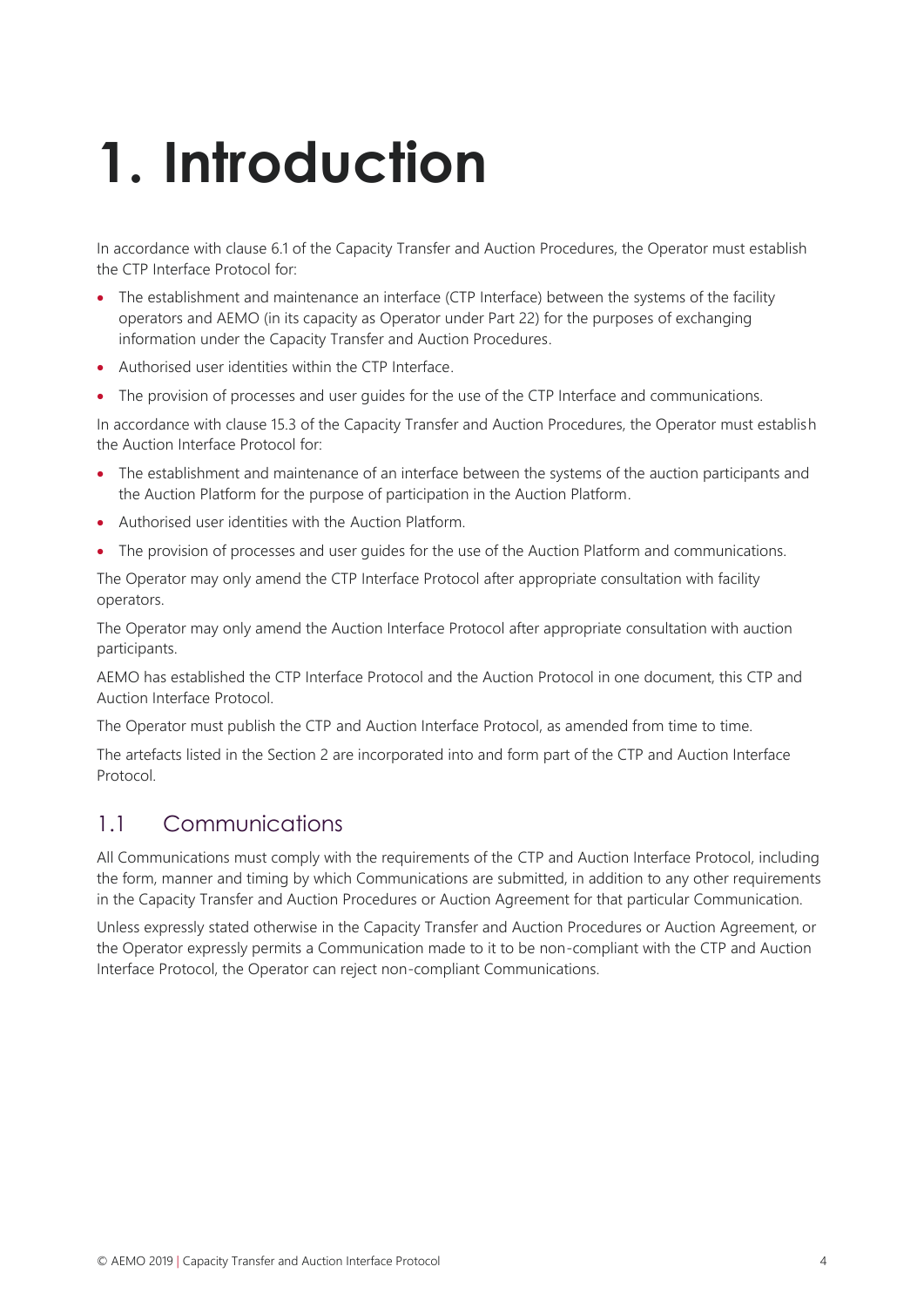## <span id="page-4-0"></span>**2. Interface protocol artefacts**

| Form of documentation                                       | Document                                                                                                                                                                                     | Version |
|-------------------------------------------------------------|----------------------------------------------------------------------------------------------------------------------------------------------------------------------------------------------|---------|
| Data exchange                                               | Guide to Capacity Transfer and Day-ahead Auction Transactions<br>Purpose: provides the specifications for submitting and retrieving data to/from CTP<br>and DAA using web services.          | 1.1     |
| Reports                                                     | Guide to Capacity Transfer and Day-ahead Auction Reports<br>Purpose: provides the specifications for CTP and DAA CSV reports published by the<br>Operator on its Publishing Direct system.   | 1.1     |
| Auction Bidding                                             | Guide to Auction Bidding<br>Purpose: provides an understanding of the Auction Bidding web application in<br>AEMO's Markets web portal.                                                       | 1.0     |
| <b>Contract References</b>                                  | Guide to Contract References<br>Purpose: provides an understanding of the Contract References web application in<br>AEMO's Markets web portal.                                               | 1.0     |
| <b>CTP Receipt and Delivery</b><br><b>Point Preferences</b> | Guide to CTP Receipt and Delivery Point Preferences<br>Purpose: provides an understanding of the CTP Receipt and Delivery Point<br>Preferences web application in AEMO's Markets web portal. | 1.0     |